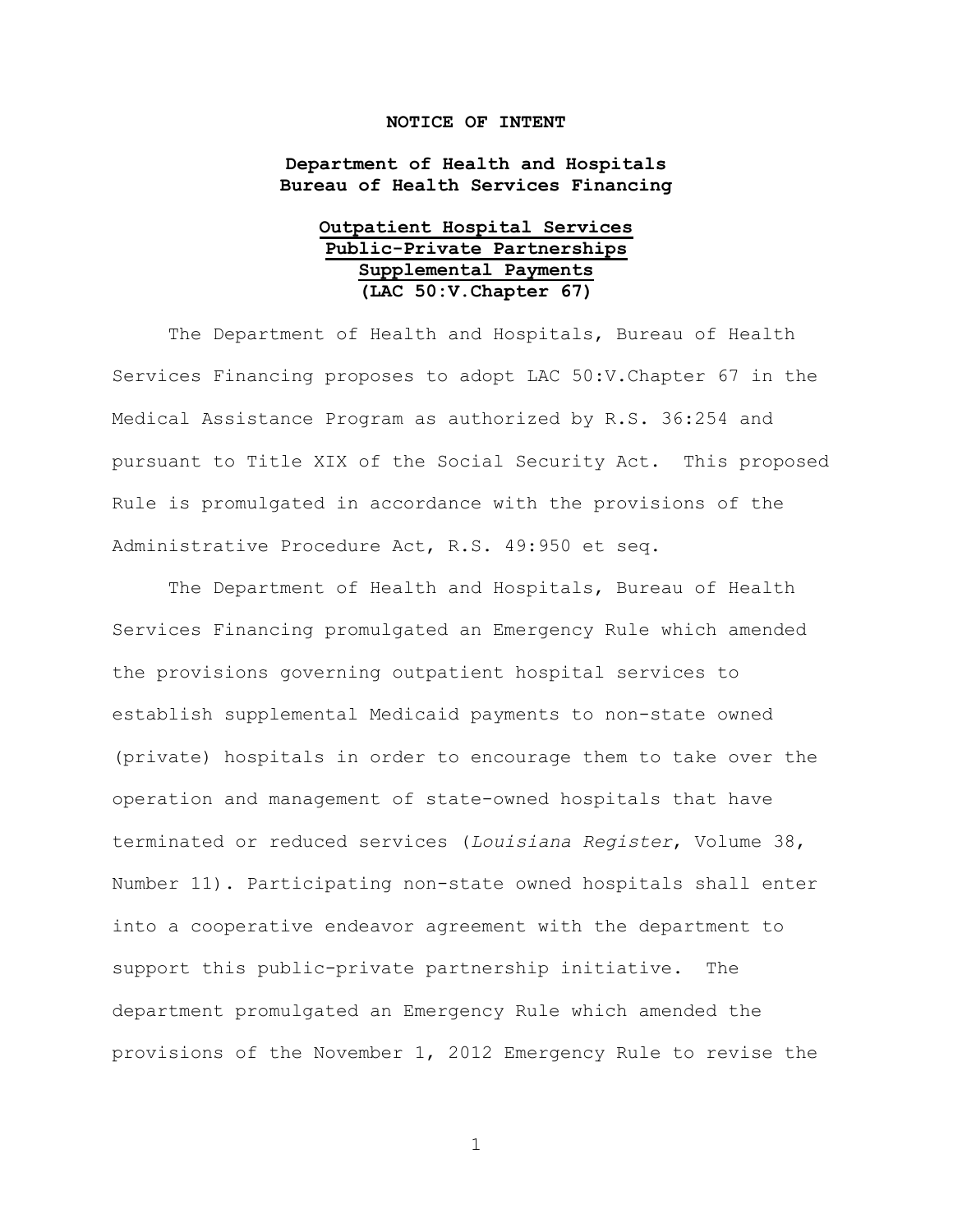reimbursement methodology in order to correct the federal citation (*Louisiana Register*, Volume 39, Number 3).

The department submitted the required corresponding Medicaid State Plan Amendment to the U.S. Department of Health and Human Services, Centers for Medicare and Medicaid Services (CMS), for review and approval as a result of these revisions to the reimbursement methodology governing outpatient hospital services. During negotiations with CMS to secure approval, additional revisions were made. This proposed Rule is being promulgated to continue the provisions of the March 2, 2013 Emergency Rule, and to revise these provisions to ensure they are consistent with the approved corresponding State Plan Amendment.

## **Title 50**

## **PUBLIC HEALTH-MEDICAL ASSISTANCE Part V. Hospital Services Subpart 5. Outpatient Hospital Services**

| Chapter 67.                          | Public-Private Partnerships                                     |
|--------------------------------------|-----------------------------------------------------------------|
| $\textcolor{blue}{\mathbf{\$6701.}}$ | Baton Rouge Area Hospitals                                      |
|                                      | A. Qualifying Criteria. Effective for dates of service          |
|                                      | on or after April 15, 2013, the department shall provide        |
|                                      | supplemental Medicaid payments for outpatient hospital services |
|                                      | rendered by non-state privately owned hospitals that meet the   |
|                                      | following conditions.                                           |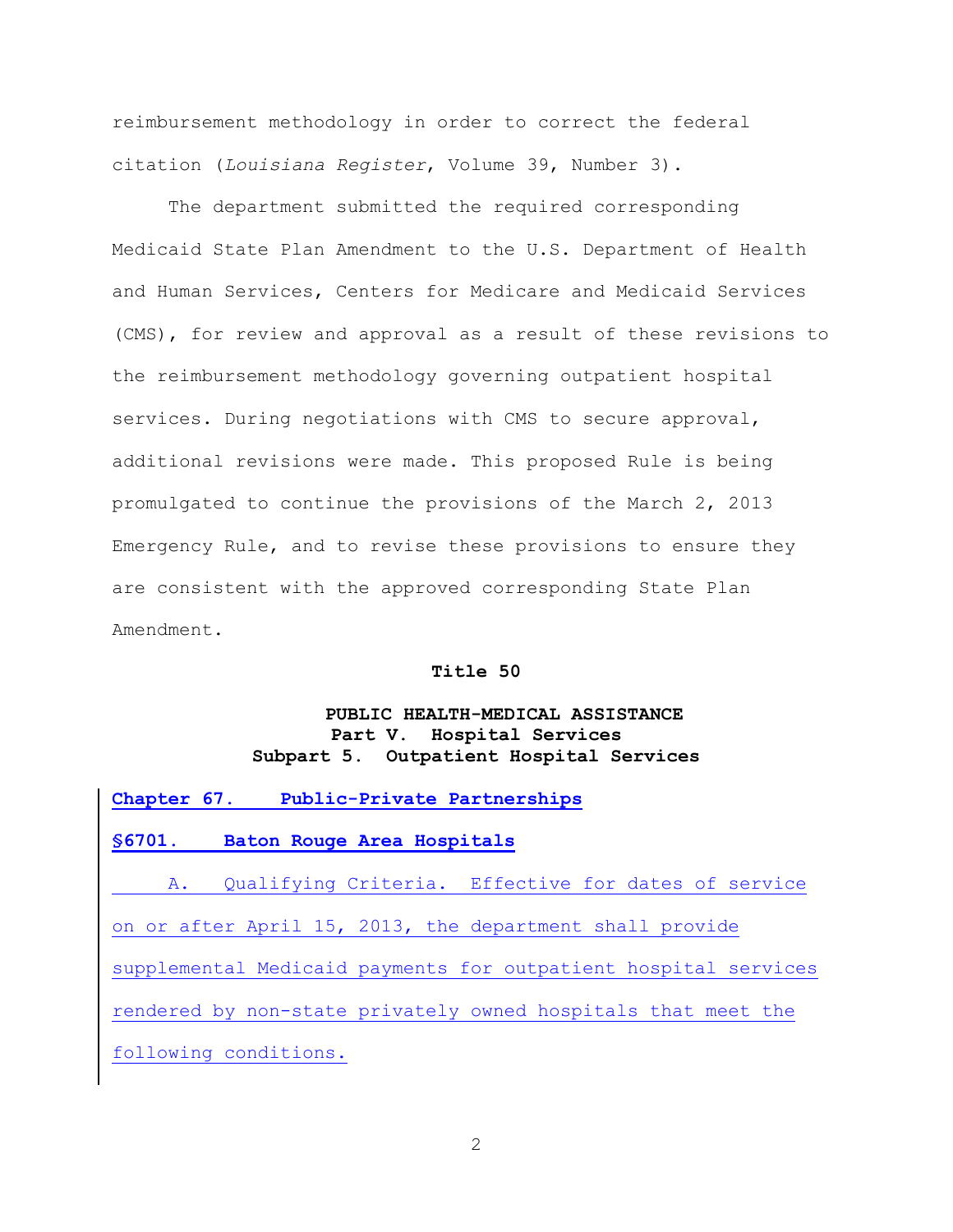1. Qualifying Criteria. The hospital must be a nonstate privately owned and operated hospital that enters into a cooperative endeavor agreement with the Department of Health and Hospitals to increase its provision of outpatient Medicaid and uninsured hospital services by:

a. assuming the management and operation of services at a facility where such services were previously provided by a state owned and operated facility; or

b. providing services that were previously delivered and terminated or reduced by a state owned and operated facility.

B. Reimbursement Methodology

1. Payments shall be made quarterly based on the annual upper payment limit calculation per state fiscal year.

2. For SFY 2013, this payment shall be \$2,109,589, and for each state fiscal year starting with SFY 2014, this payment shall be \$10,000,000, not to exceed the upper payment limits pursuant to 42 CFR 447.321.

3. Maximum payments shall not exceed the upper payment limit pursuant to 42 CFR 447.321.

AUTHORITY NOTE: Promulgated in accordance with R.S. 36:254 and Title XIX of the Social Security Act.

HISTORICAL NOTE: Promulgated by the Department of Health and Hospitals, Bureau of Health Services Financing, LR 42: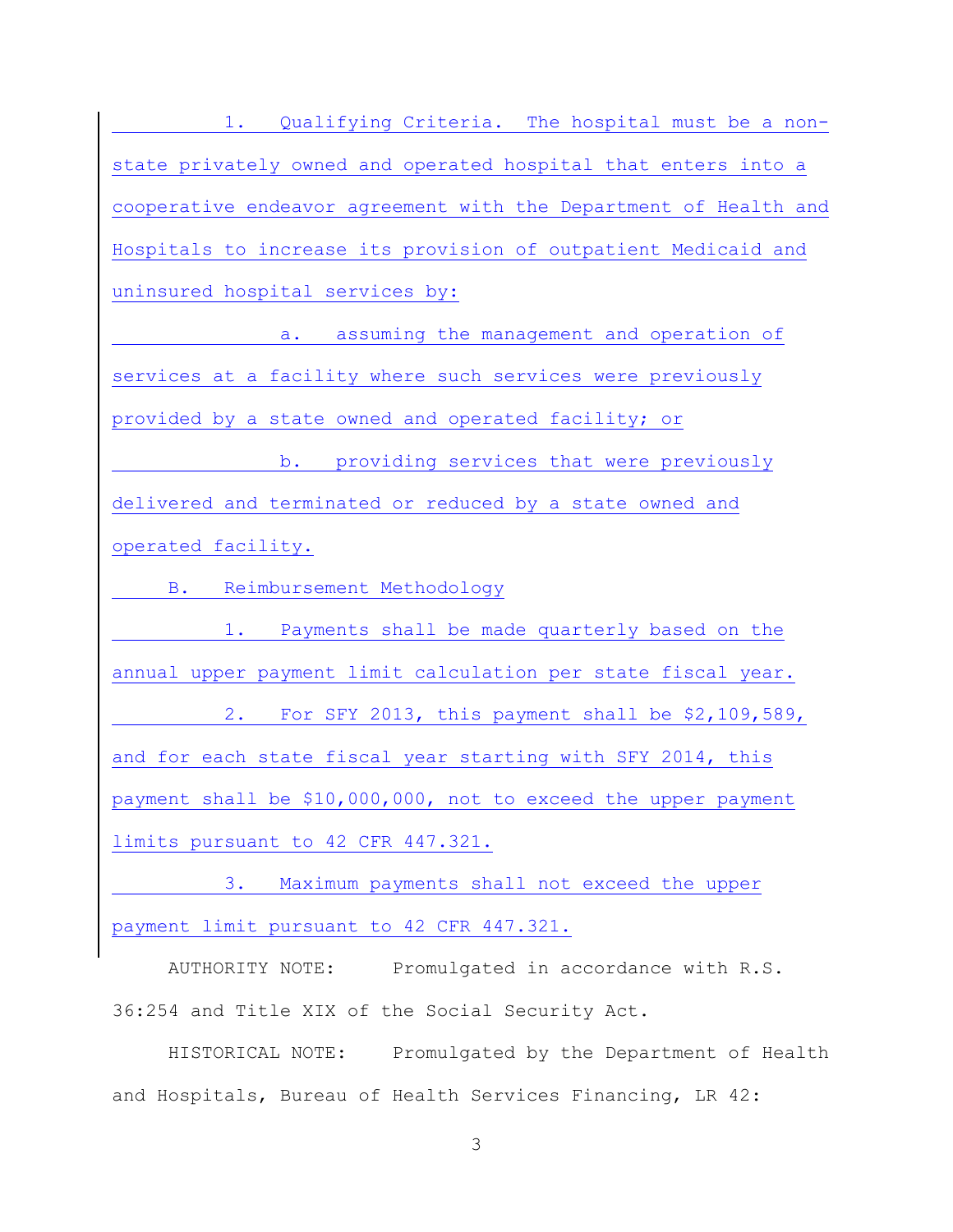In compliance with Act 1183 of the 1999 Regular Session of the Louisiana Legislature, the impact of this proposed Rule on the family has been considered. It is anticipated that this proposed Rule will have a positive impact on family functioning, stability or autonomy as described in R.S. 49:972 as it will enhance recipient access to hospital services by ensuring sufficient provider participation in the Hospital Program.

In compliance with Act 854 of the 2012 Regular Session of the Louisiana Legislature, the poverty impact of this proposed Rule has been considered. It is anticipated that this proposed Rule will have a positive impact on child, individual, or family poverty in relation to individual or community asset development as described in R.S. 49:973 as it will enhance recipient access to hospital services by ensuring sufficient provider participation in the Hospital Program.

In compliance with House Concurrent Resolution (HCR) 170 of the 2014 Regular Session of the Louisiana Legislature, the provider impact of this proposed Rule has been considered. It is anticipated that this proposed Rule will have no impact on the staffing level requirements or qualifications required to provide the same level of service and no direct or indirect cost to the provider to provide the same level of service. These provisions will have no impact the provider's ability to provide the same level of service as described in HCR 170.